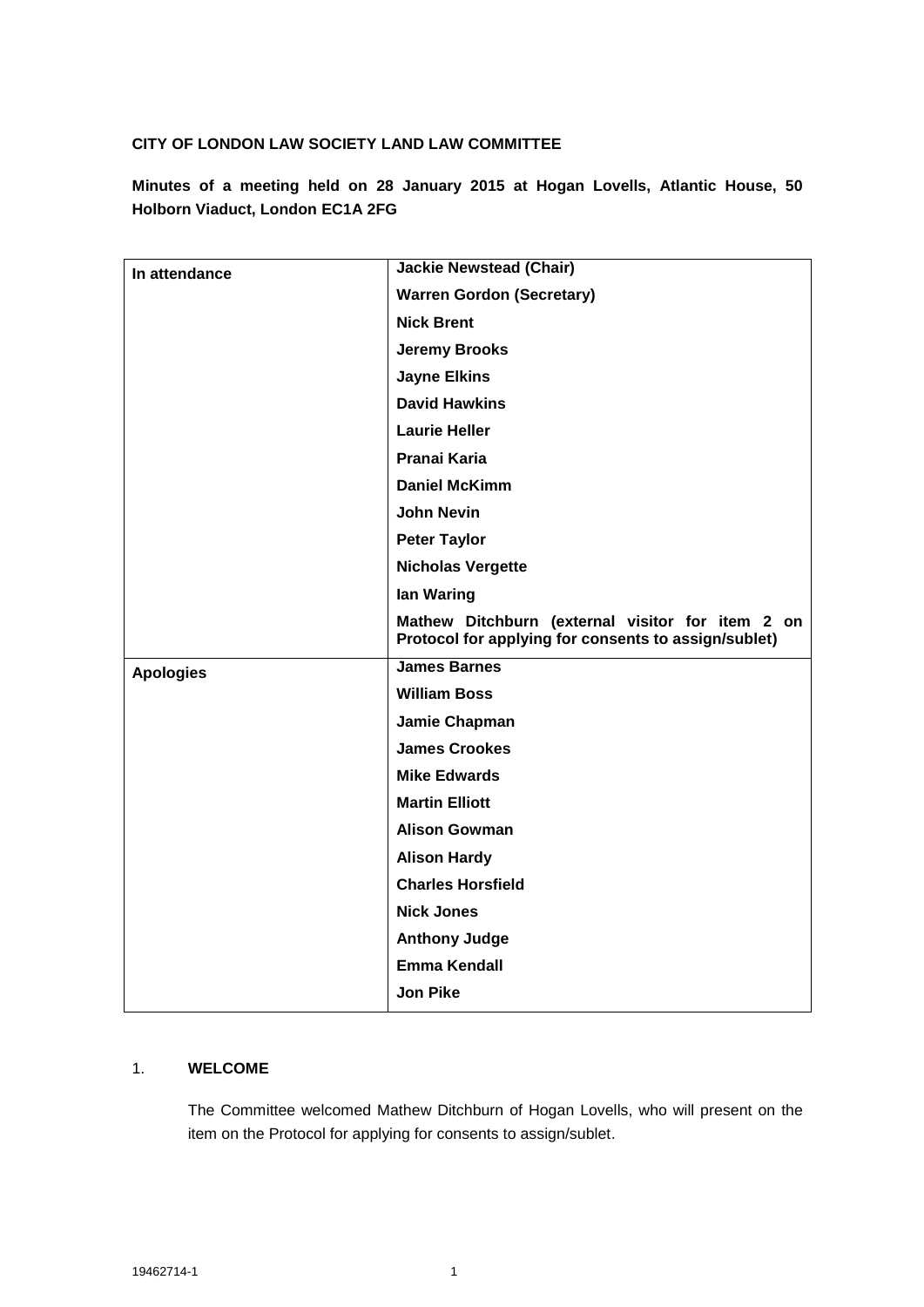#### 2. **MINUTES**

The minutes of the November 2014 Committee meeting were approved and are on the Land Law committee webpage.

# **3. PROTOCOL FOR APPLYING FOR CONSENTS TO ASSIGN/SUB-LET [HTTP://WWW.PROPERTYPROTOCOLS.CO.UK/](http://www.propertyprotocols.co.uk/)**

Mathew Ditchburn of Hogan Lovells helpfully explained the background to and detail of the Protocol for applying for consents to assign/sub-let. There was a lengthy discussion about the Protocol and Committee members had a number of suggestions for future iterations of the Protocol.

Comments included – having more detail on what is a reasonable level of undertaking; what is a legitimate disbursement? internal management costs should be mentioned; there is no reference to mortgagees, whose consent may be required; there should be a linkage to applications for consent for alterations and/or change of use; there should be more commentary on the VAT implications for the tenant and how the tenant can recover VAT on the landlord's costs; there was no mention of the need for overseas counsel's opinion for overseas entities.

The authors hoped that the Protocol would make the process for applying for consent to assign or sub-let more efficient. The Protocol emphasised the use of Alternative Dispute Resolution as a first port of call. The Protocol is intended to provide guidelines, not to be enshrined in law.

The Protocol is a good checklist and aide memoire, although it will not necessarily fit every situation, which may lead to reservations about referring to it in leases (a desire of the authors of the Protocol).

The Committee endorsed the Protocol as a reflection of the current legal position and good practice in relation to applications for consents to assign/sub-let. Going forward, there should be monitoring of whether practice reflects the Protocol.

The Protocol has been endorsed by the British Property Federation and the authors are likely to approach the British Retail Consortium. The Protocol is also being considered by the Property Litigation Association.

There will in the future be an equivalent Protocol for applying for consents for alterations.

# **4. NEW DRAFT ELECTRONIC COMMUNICATIONS CODE – LATEST POSITION. UPDATE ON WAYLEAVE PROJECT.**

The Committee noted the draft new Code that had been introduced into and then quickly pulled from the Infrastructure Bill. The Committee will keep a close eye on whether the Code is re-introduced and, if so, with what changes. The Committee's wayleave project will be deferred until there is further clarity with the status and content of the new Code.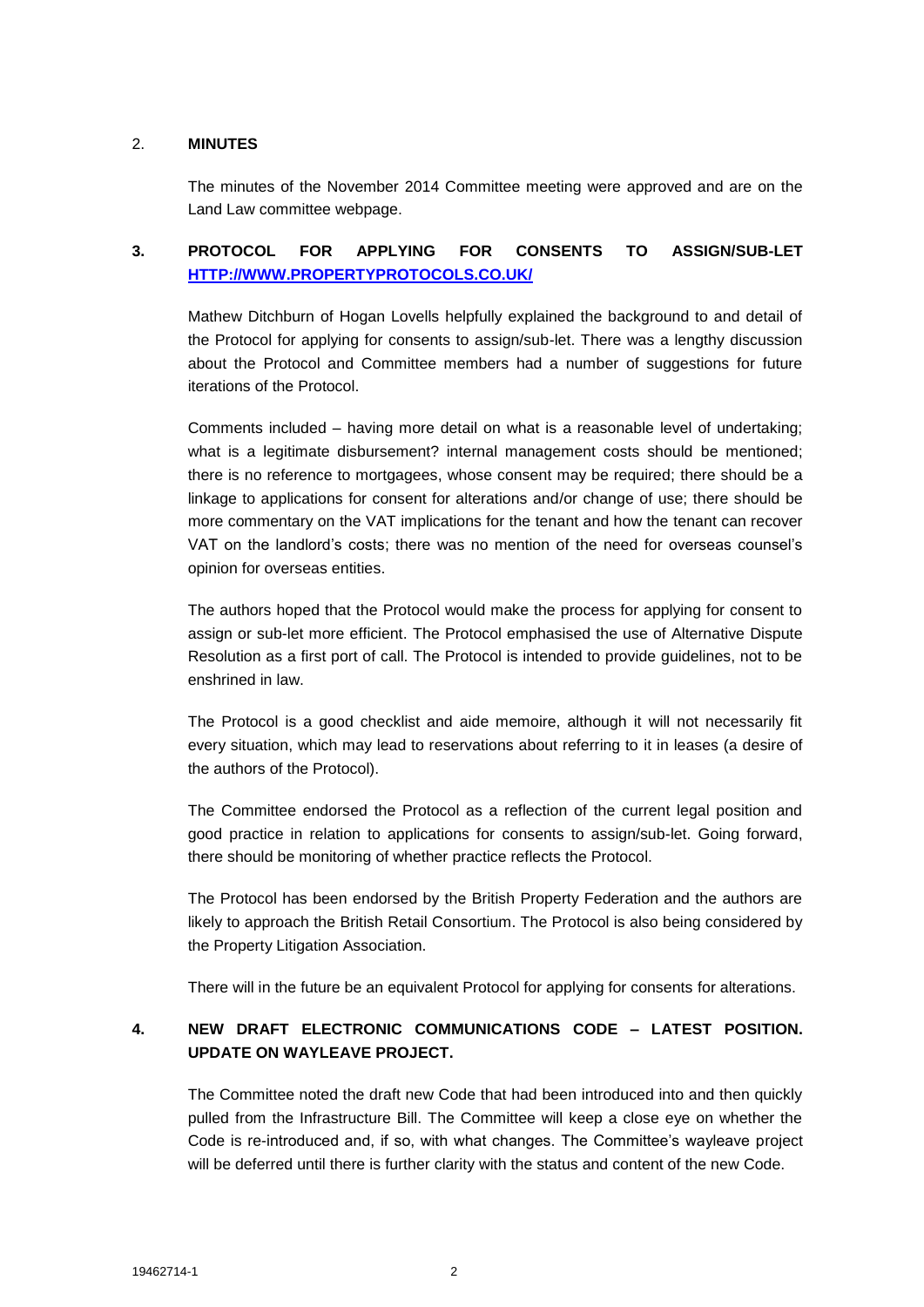### **5. DEVELOPMENT MANAGEMENT AND ASSET/PROPERTY MANAGEMENT AGREEMENTS – A SUB-GROUP PROJECT?**

Having considered the possibility of projects on development management agreements, asset management agreements or project management agreements, the Committee decided to establish a sub-group to consider producing a standard development management agreement. The nature of such agreement will be one of the issues for the relevant sub-group to consider. Volunteers are requested for this project.

#### **6. MORTGAGEE PROTECTION PROVISIONS**

Following a discussion on the necessity or otherwise for mortgagee protection provisions in long leases, the consensus at the meeting was that the absence of mortgagee protection provisions would not in principle impact on the fundability of the lease. This was in part a reflection of the lack of mortgagee protection provisions in many leases in the market. Forfeiture based on insolvency is of course a much more critical problem. Such mortgagee protection provisions are, generally, acceptable to landlords.

## **7. NEW LAW SOCIETY PRACTICE NOTE ON CONTAMINATED LAND [HTTP://WWW.LAWSOCIETY.ORG.UK/SUPPORT-SERVICES/ADVICE/PRACTICE-](http://www.lawsociety.org.uk/support-services/advice/practice-notes/contaminated-land/)[NOTES/CONTAMINATED-LAND/](http://www.lawsociety.org.uk/support-services/advice/practice-notes/contaminated-land/)**

Peter Taylor highlighted to the Committee the Law Society's comparatively new Practice note on Contaminated land and, in particular, its statement that, if it appears that contamination is an issue, full searches should be made of any public registers regarding not only the site but also adjacent land.

#### **8. CHANGE IN LAND REGISTRY APPROACH TO LEASE PLANS.**

The Committee noted with some concern and surprise the change in the Land Registry's treatment of the title plan for leasehold titles. For leases of part of a building, the plan will edge the entire building in red and the official copies will state that the lease falls within the edging (or words to that effect). While the Committee understood that the lease plan itself should be the main plan relied on and that it is difficult to achieve the same level of accuracy on the title plan, the Committee was surprised that the Land Registry is prepared to edge the particular demises in blue on the plan for the landlord's reversionary title. If it can be done for the landlord's title plan, then why not for the tenant's title plan?

# **9. RECENT CASE ON GUARANTORS AND THE LANDLORD AND TENANT (COVENANTS) ACT 1995**

There was a brief discussion of the guarantor/Landlord and Tenant (Covenants) Act 1995 case, UK Leasing v Zinc Cobham [16 January 2015]. The decision appears to be one confined to its own particular facts, although the court's decision to approve the validity of a fresh guarantee for a tenant's liability seems to run counter to the Good Harvest and KS Victoria decisions that, on an assignment, an outgoing tenant's guarantor cannot guarantee the assignee. It is a little reassuring to note that Morgan J obiter cast doubt (as